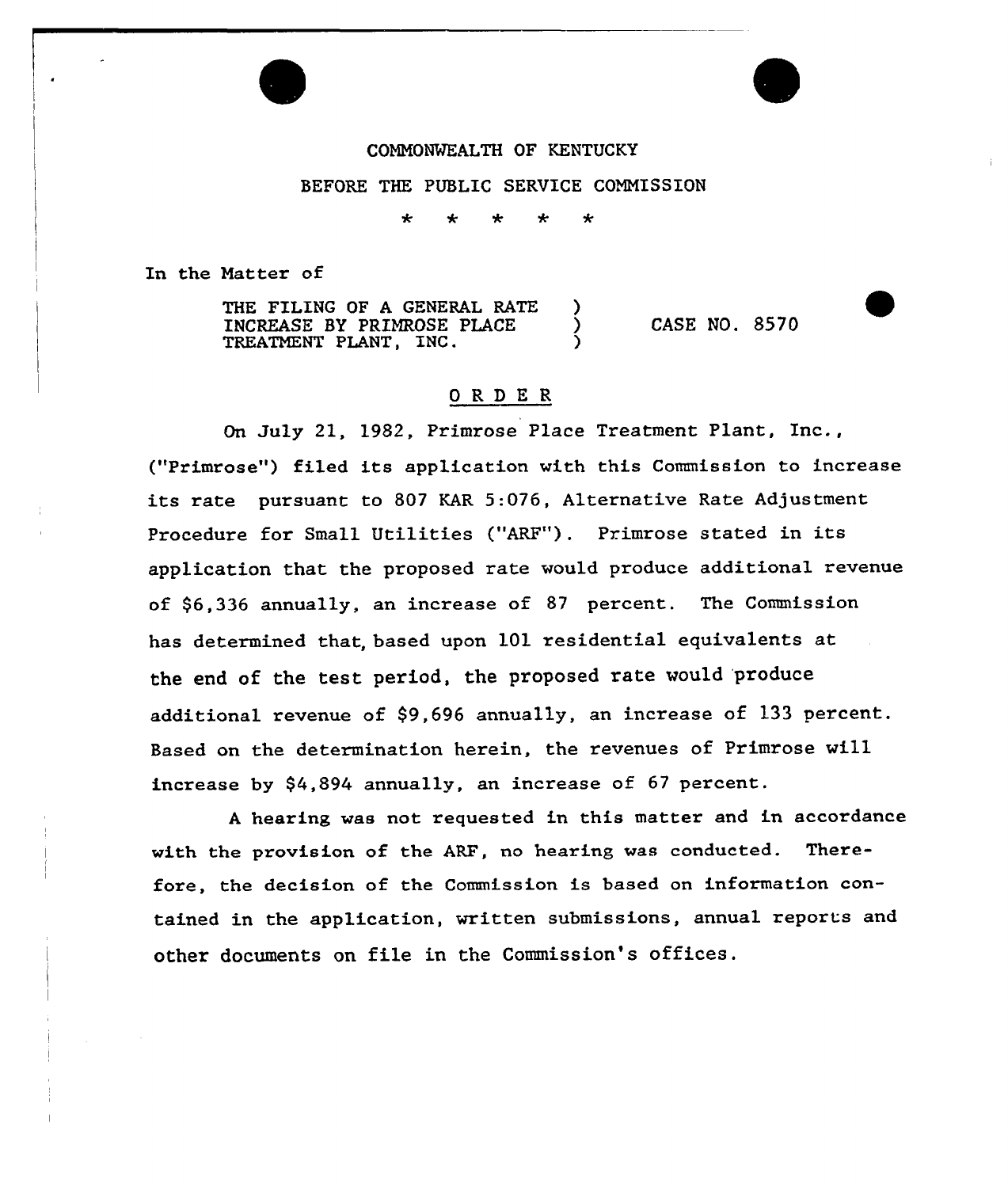



#### COMMENTARY

Primrose is a privately-owned sewage treatment system organized and existing under the laws of the Commonwealth of Kentucky, and serving approximately 66 customers in McCracken County.

## TEST PERIOD

The Commission has adopted the 12-month period ending Nay 31, 1982, as the test period for determining the reasonableness of the proposed rates. In utilizing the historical test period, the Commission has given full consideration to known and measurable changes found reasonable.

#### REVENUES AND EXPENSES

The ARF was established to provide a simplified and less expensive method for small utilities to apply for rate increases with the Commission. Therefore, the financial data from the 1981 Annual Report is used as the basis for determining the revenue requirements. Primrose proposed several adjustments to its test period revenues and expenses. The Commission is of the opinion that the proposed adjustments are generally proper and acceptable for rate-making purposes with certain modifications. In addition the Commission has made several adjustments to Primrose's test period operating statement to reflect actual and anticipated operating conditions.

## Operating Revenue

The actual operating statement of Primrose for the test period reflected operating revenue of  $$7,500$ . In response to

 $-2-$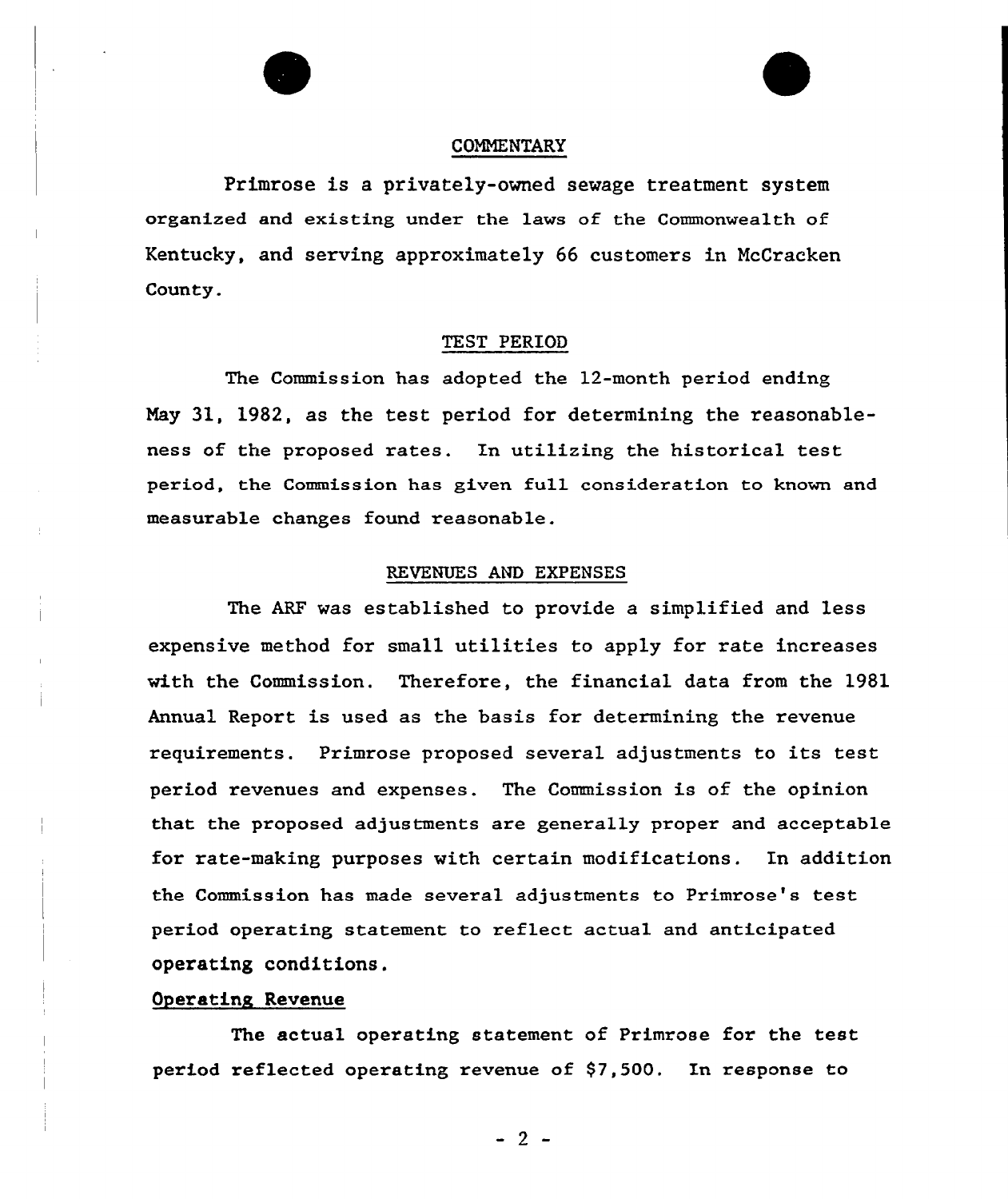

item two of the request for information dated November 3, 1982, Primrose indicated that it had included in the test year operating revenues based on cash receipts which included billings for periods outside the test period. Therefore, the Commission has reduced operating revenues by \$228 to reflect the normalized annual revenue based on lOl monthly bills.

## Maintenance, Supplies, and Insurance Expense

Primrose proposed pro forma adjustments to its maintenance, supplies, and insurance expense accounts. In each instance the adjustment was based upon Primrose's estimate of the future expense in each account. In response to an information request dated August 27, 1982, Primrose could offer no evidence in support of these adjustments. The Commission is of the opinion that adjustments of this nature are speculative and do not reasonably project the level of expense that may be incurred in the future. The Commission finds that those adjustments based upon estimates are not sufficiently known and measurable and has disallowed them in accordance with its previous policy.

#### Miscellaneous Expense

Primrose proposed to reduce its expenses to exclude \$460 charged to miscellaneous expense during the test year. Primrose offered no explanation in support of excluding this expense in its entirety. However, upon an analysis of the expenses comprising this account, the Commission finds that \$384 was for the purchase of valves and pumps which should be capitalized in

 $-3 -$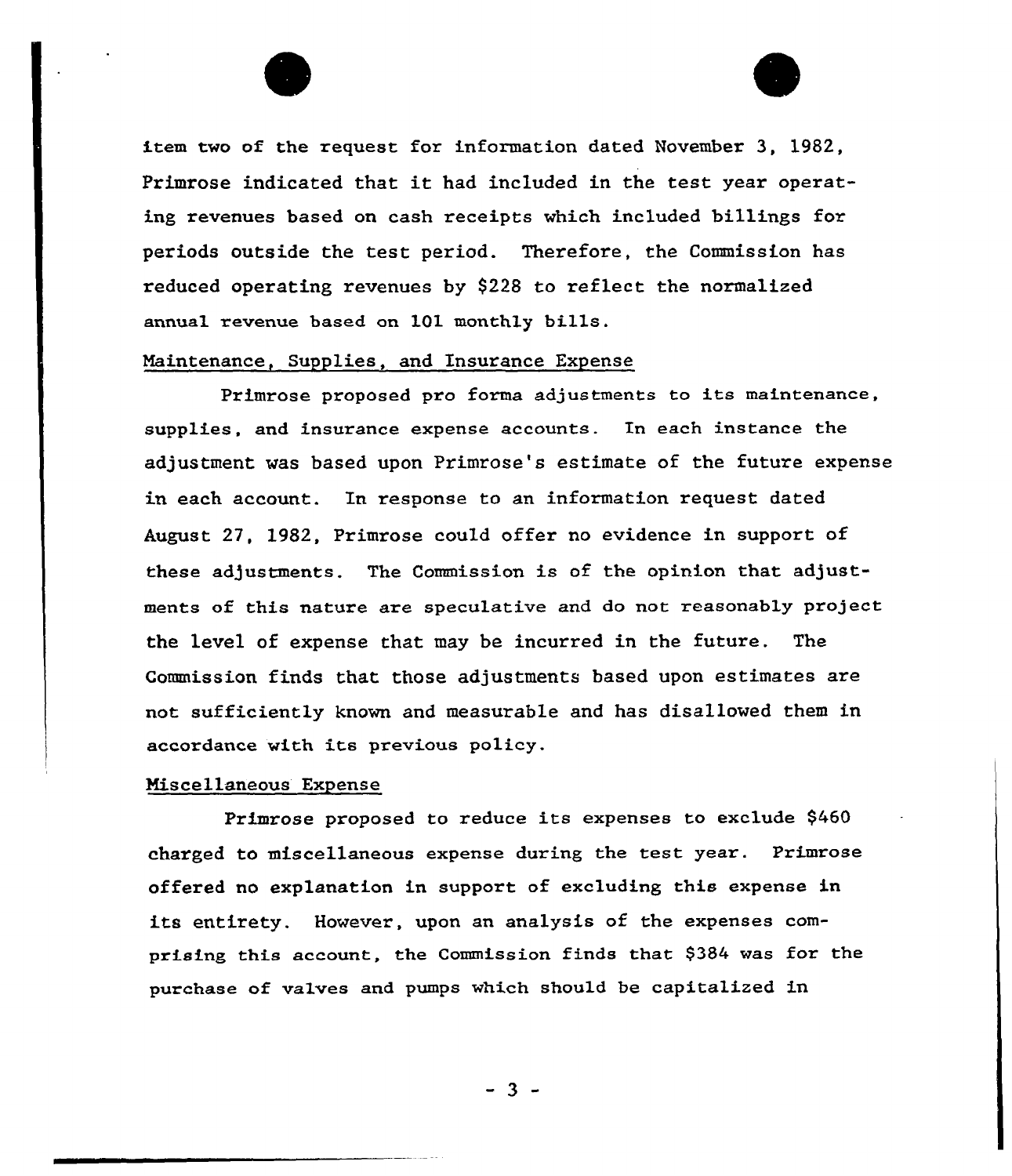



accordance with the Uniform System of Accounts. Therefore, the Commission has reduced miscellaneous expense by \$384 for ratemaking purposes.

## Depreciation Expense

As mentioned in the preceding adjustment, the Commission has capitalized an expenditure of \$384 inadvertently charged to miscellaneous expense. This expenditure represents valves purchased at an installed price of \$<sup>264</sup> and diffusers purchased at an installed price of \$120. The Commission has determined that the valves should be depreciated over an estimated useful life of 10 years and the diffusers should be depxeciated over an estimated useful life of 3 years resulting in total depreciation of \$64 annually. This adjustment will increase Primrose's depreciation expense by \$64.

## Electric Expense

The Commission has adjusted test year electric expense to reflect the current rates in effect from Primrose's electric supplier, Paducah Power System. In determining the pro forma electric expense, the Commission has applied the current rates to the actual KWH used by Primrose during the test year. This results in an adjusted electric expense of \$2,360.

## Income Taxes

Although Primrose did not propose an adjustment for federal and state income taxes, the Commission has included a provision of \$338, based on the level of net income allowed herein and the applicable federal and state tax rates.

 $-4 -$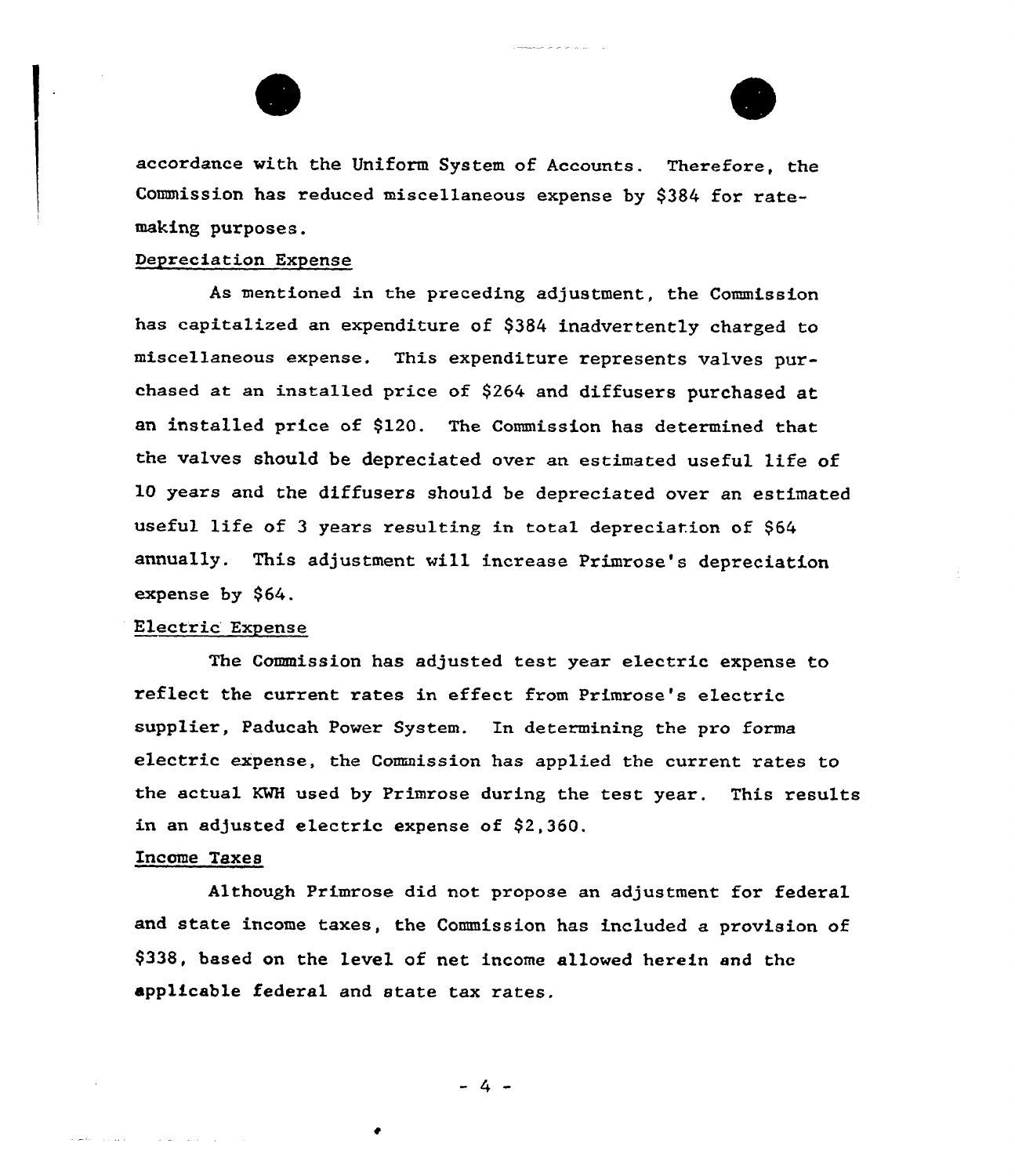The Commission finds that Primrose's adjusted test period operations are as follows:

|                    | Actual<br>Test Period | Pro Forma<br>Adjustments | Adjusted<br>Test Period |
|--------------------|-----------------------|--------------------------|-------------------------|
| Operating Revenues | \$7,500               | \$(228)                  | \$7,272                 |
| Operating Expenses | 10,332                | 575                      | 10,907                  |
| Net Income         | \$(2,832)             | (803)                    | \$(3,635)               |

#### REVENUE REQUIRENENTS

Primrose requested operating revenues sufficient to produce a <sup>7</sup> percent return on the value of plant in service at Nay 31, 1981. In determining the level of investment in plant devoted to public use for rate-making purposes, a well established formula is used by this Commission. The rate of return is applied to the net investment rate base which is determined by adding materials and supplies, prepayments and working capital to the total utility plant in service and deducting accumulated depreciation and contributions in aid of construction. In this case the Commission finds that a 7 percent return on a justifiable rate base would result in insufficient revenue for Primrose to maintain its financial integrity.

The Commission has consistently used the operating ratio method to determine the revenue requirements of sewer utilities because of certain problems involved in arriving at a legitimate rate base. In this case the Commission finds that an operating ratio<sup>(1)</sup> of 88 percent is fair, just and reasonable and will allow

(1) Operating Ratio

Operating Expenses + Depreciation + Taxes Gross Revenu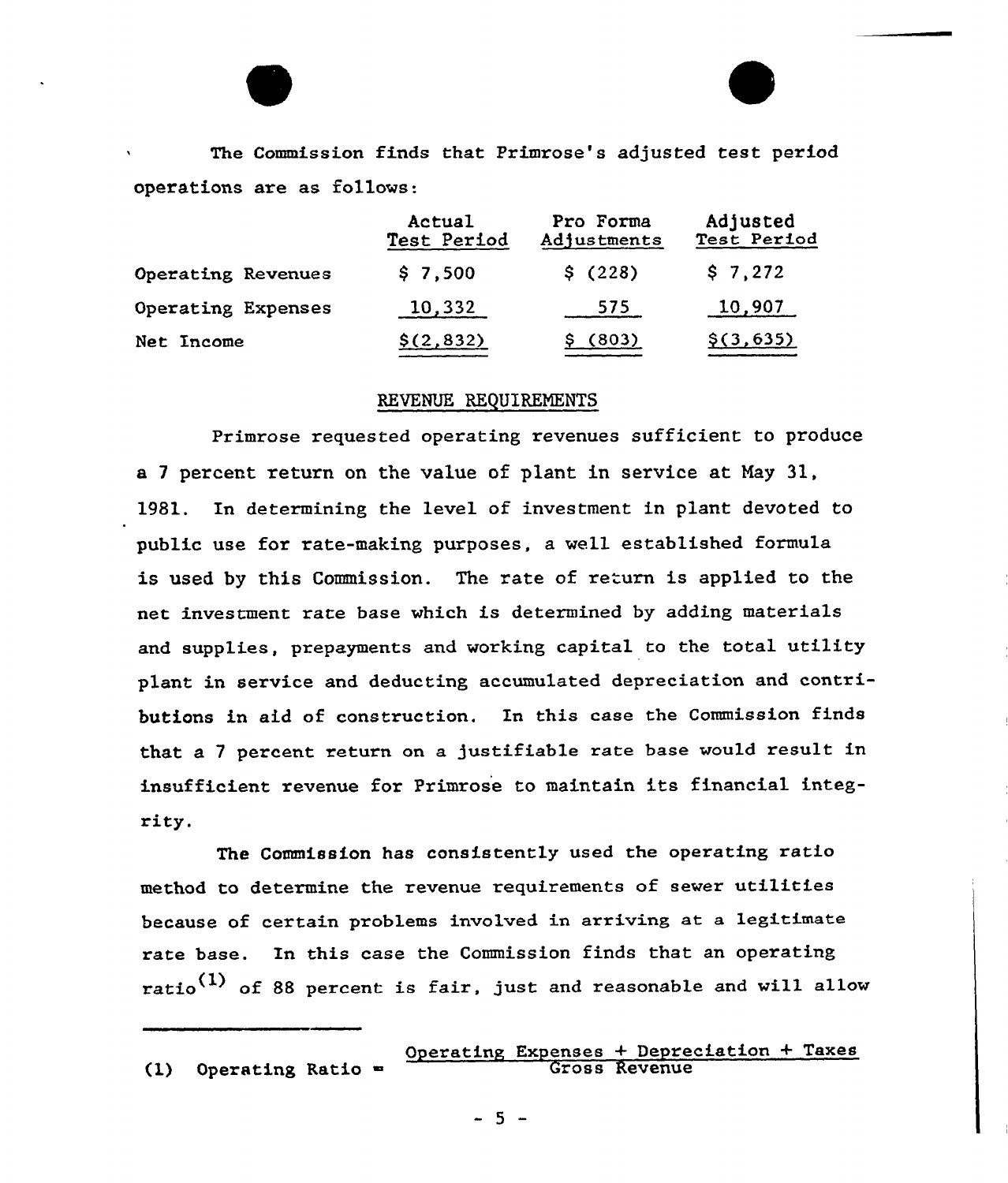

Primrose to pay its operating expenses, service its debt, and provide a reasonable return to its owners. Therefore, the Commission finds that Primrose is entitled to increase its rate to produce total revenues of \$12,394 which vill require an increase of \$4,894 annually.

#### OTHER ISSUES

During the course of its examination of this request for rate relief, the Commission has learned that Primrose has filed this case and its annual reports of previous years on a fiscal year basis rather than the calendar year basis required by the Uniform System of Accounts and Commission regulations. The Commission hereby notifies Primrose that it should file its annual reports beginning with the report covering operations for the 12-month period ending December 31, 1982, on a calendar year basis as required by 807 KAR 5:066.

#### SUMMARY

The Commission, after consideration of the evidence of record, finds that:

 $(1)$  The rate in Appendix A will produce gross annual operating revenue of \$12,394 and is the fair, just and reasonable rate to be charged in that it will allow Primrose to pay its operating expenses and provide a reasonable surplus for equity growth.

(2) The rate proposed by Primrose should be denied.

- 6 -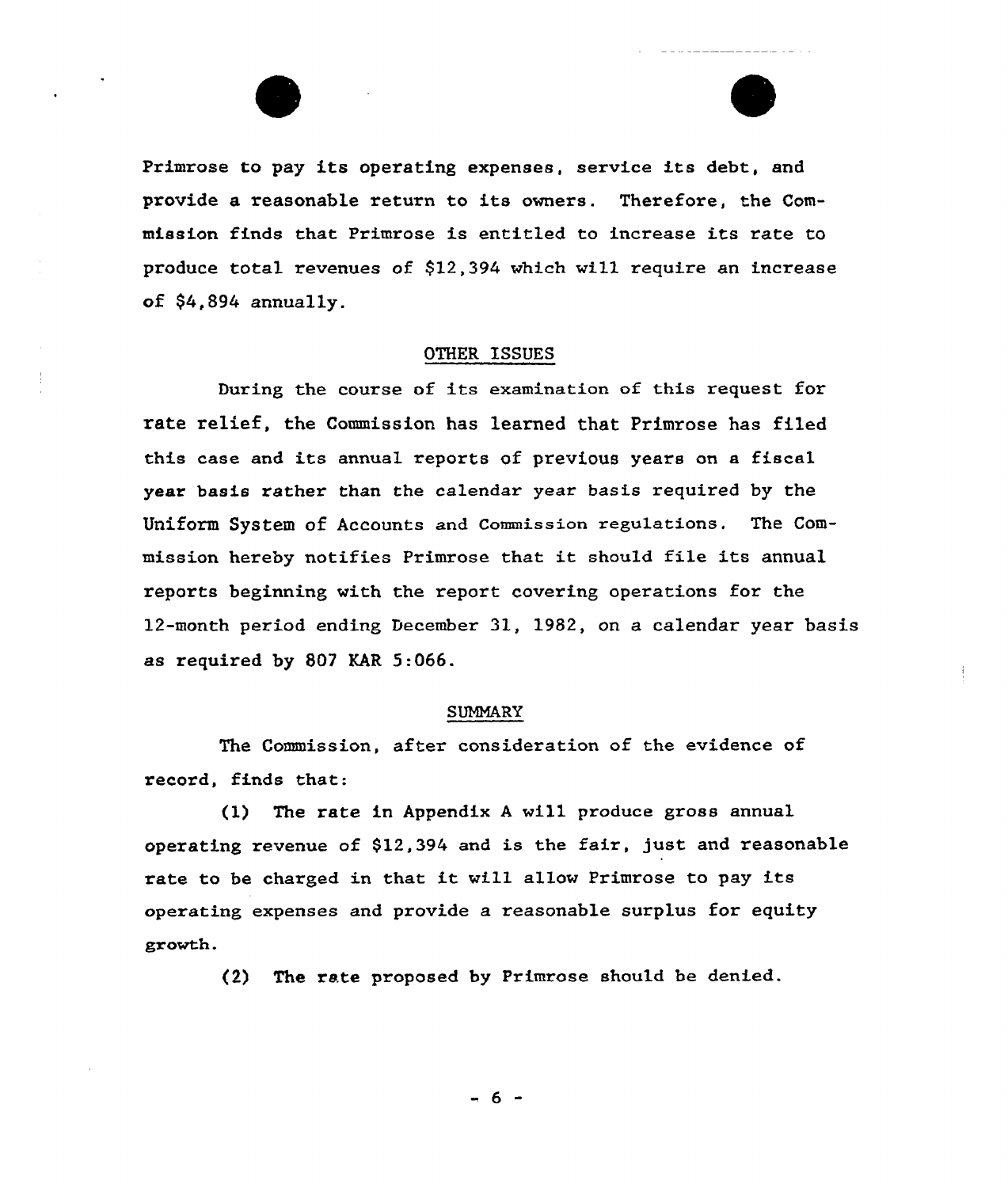

IT IS THEREFORE ORDERED that the proposed rate in Primrose's application be and it hereby is denied.

IT IS FURTHER ORDERED that the rate in Appendix <sup>A</sup> be and it hereby is approved for sewer service rendered by Primrose on and after the date of this Order.

IT IS FURTHER ORDERED that within 30 days of the date of this Order, Primrose shall file its revised tariff sheets setting forth the rate approved herein.

IT IS FURTHER ORDERED that Primrose shall file its 1982 and all subsequent annual reports on the calendar year basis.

Done at Frankfort, Kentucky, this6th day of January, 1983.

PUBLIC SERVICE COMMISSION

 $-$ Chairma

rell!<br>ndall <u>ccive</u> Vice Chairman

Commissione

ATTEST:

**Secretary**